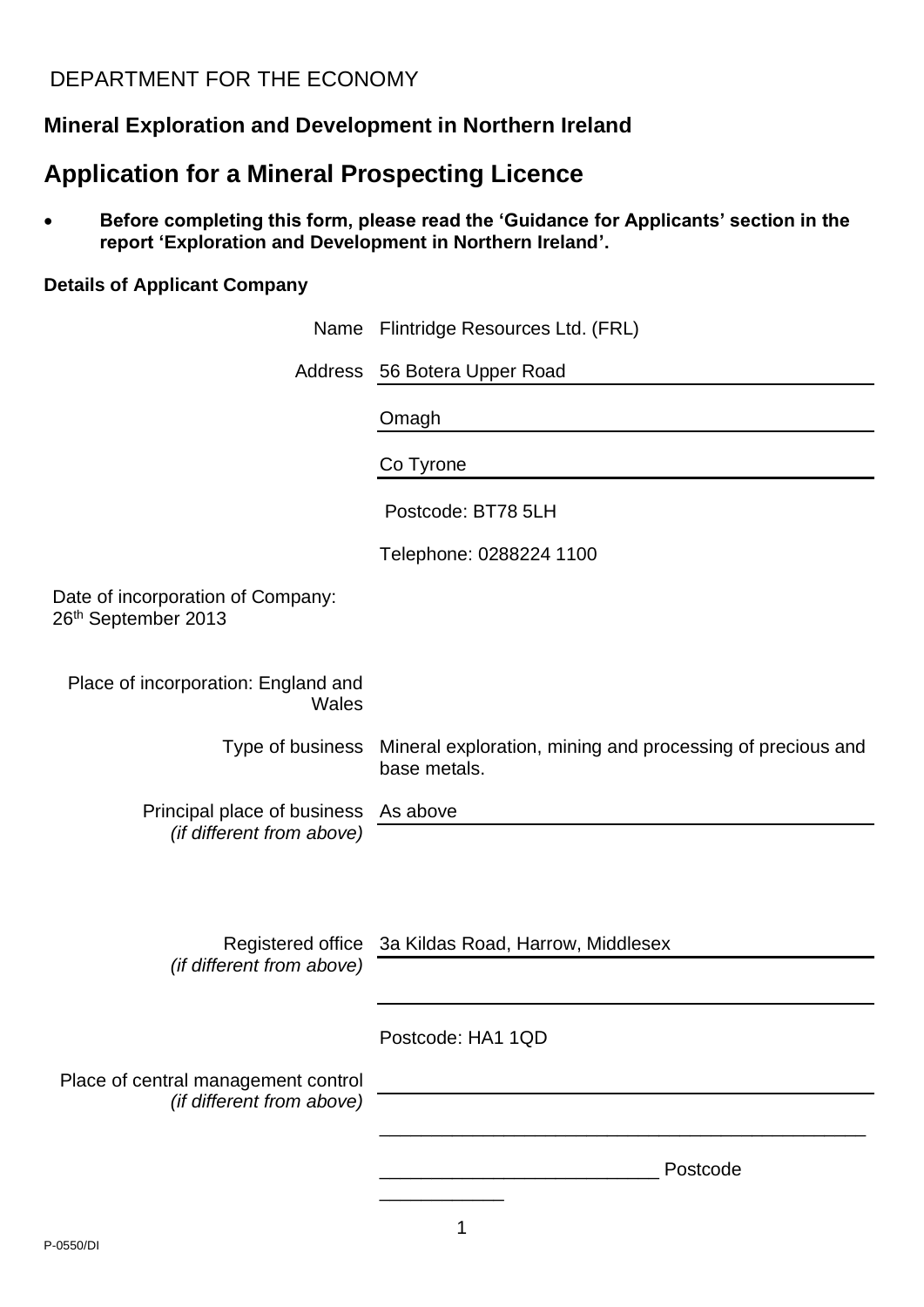# **Details of Applicant Company** *(Cont'd)*

## Board of Directors

| Name: Alan Buckley                                                                                                      |                                                        |  |  |  |
|-------------------------------------------------------------------------------------------------------------------------|--------------------------------------------------------|--|--|--|
| Address: 56 Botera Upper Road, Omagh,<br><b>BT78 5LH</b>                                                                |                                                        |  |  |  |
| Nationality: Irish                                                                                                      |                                                        |  |  |  |
|                                                                                                                         |                                                        |  |  |  |
|                                                                                                                         | Nationality <b>Nationality Nationality Nationality</b> |  |  |  |
| Name: Brendan Morris                                                                                                    |                                                        |  |  |  |
| Address: 56 Botera Upper Road, Omagh,<br><b>BT78 5LH</b>                                                                |                                                        |  |  |  |
| Nationality: Irish                                                                                                      |                                                        |  |  |  |
|                                                                                                                         |                                                        |  |  |  |
|                                                                                                                         | Nationality <b>Nationality Nationality</b>             |  |  |  |
|                                                                                                                         |                                                        |  |  |  |
|                                                                                                                         |                                                        |  |  |  |
|                                                                                                                         |                                                        |  |  |  |
|                                                                                                                         |                                                        |  |  |  |
| Nationality                                                                                                             | Nationality                                            |  |  |  |
|                                                                                                                         | (continue on page 6 if necessary)                      |  |  |  |
|                                                                                                                         |                                                        |  |  |  |
| Amount issued £ 100                                                                                                     |                                                        |  |  |  |
|                                                                                                                         |                                                        |  |  |  |
| Details of all holdings more than 10%, or value, of any class of capital which has been issued by the<br>body corporate |                                                        |  |  |  |
| Name(s) of holder: Cavanacaw Corporation                                                                                |                                                        |  |  |  |
| Class of holding: Ordinary                                                                                              |                                                        |  |  |  |
|                                                                                                                         |                                                        |  |  |  |
| Nationality of holder: Canada                                                                                           |                                                        |  |  |  |
|                                                                                                                         | (continue on page 6 if necessary)                      |  |  |  |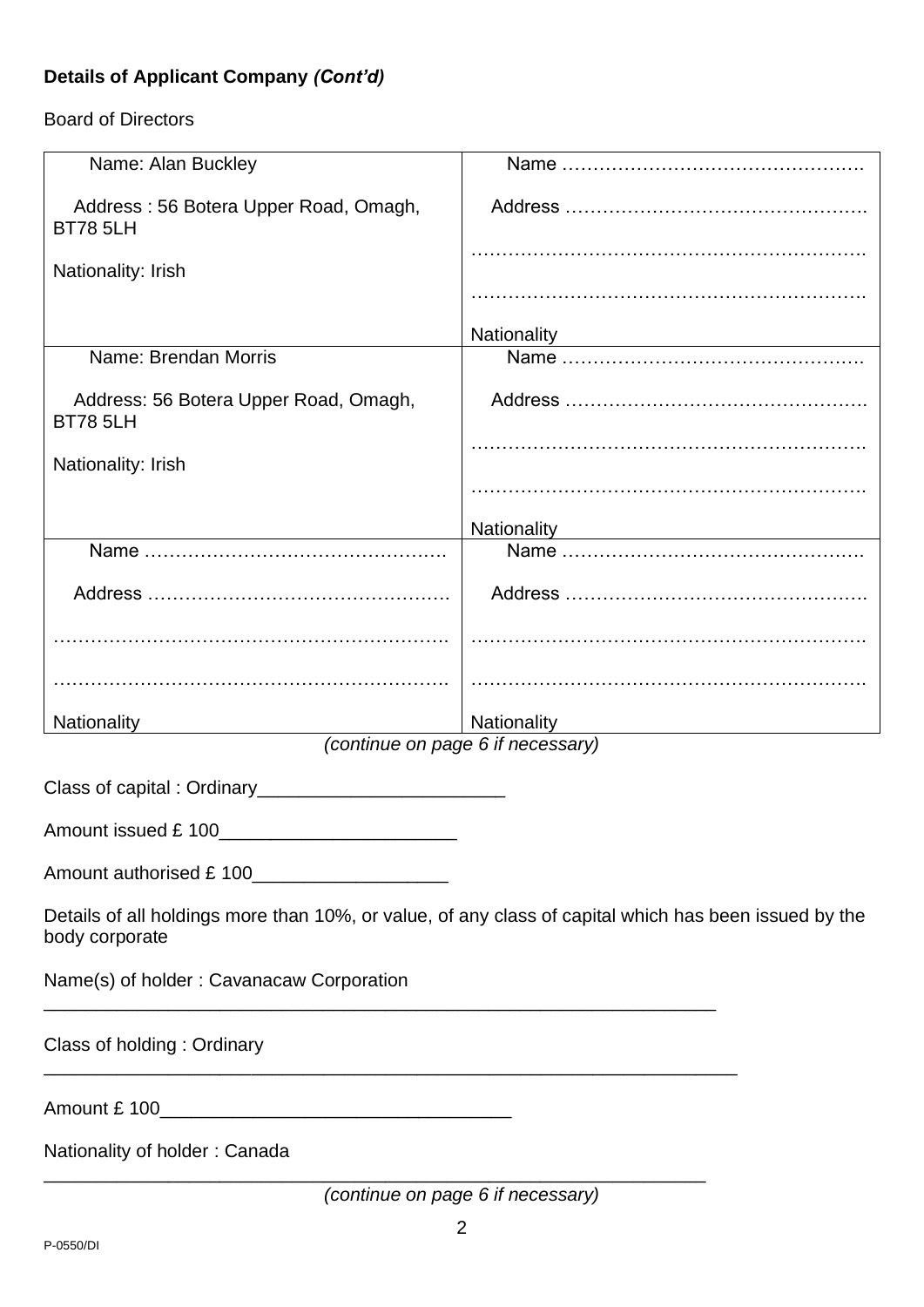#### **Previous experience in mineral prospecting and/or development work**

The OM1 licence has been held continuously since 1985. Open pit mining operations were in place between 2007 and 2012. A resource model was developed using drilling and exploration data, the most recent model was published in 2014. Development of the underground mine began in 2017, over 2000m of development is now in place and test stoping is expected to begin early 2022. Several other base metal and gold exploration targets have been identified within the Lack Inlier, these have recently been re-prioritised in conjunction with a detailed mapping project.

#### **Details of area under application**

Location/s: Area currently licenced as OM1/16 extends WSW of Omagh town, approximately 20 km to the town of Lack.

Approximate size (sq km): 189 km<sup>2</sup>

Minerals to be explored for: Pyrite, Galena, Chalcopyrite, Sphalerite, Electrum / Au, Ag, Pb, Cu, Zn.

| If Minerals include precious<br>metals, have you already<br>applied to the Crown Estate<br>Commissioners for a concurrent<br>licence? | Yes $\vert x\vert$ | No $\Box$ | (please tick) |
|---------------------------------------------------------------------------------------------------------------------------------------|--------------------|-----------|---------------|
|                                                                                                                                       |                    |           |               |

**Work programme**

**Geological rationale for making application for the area:**

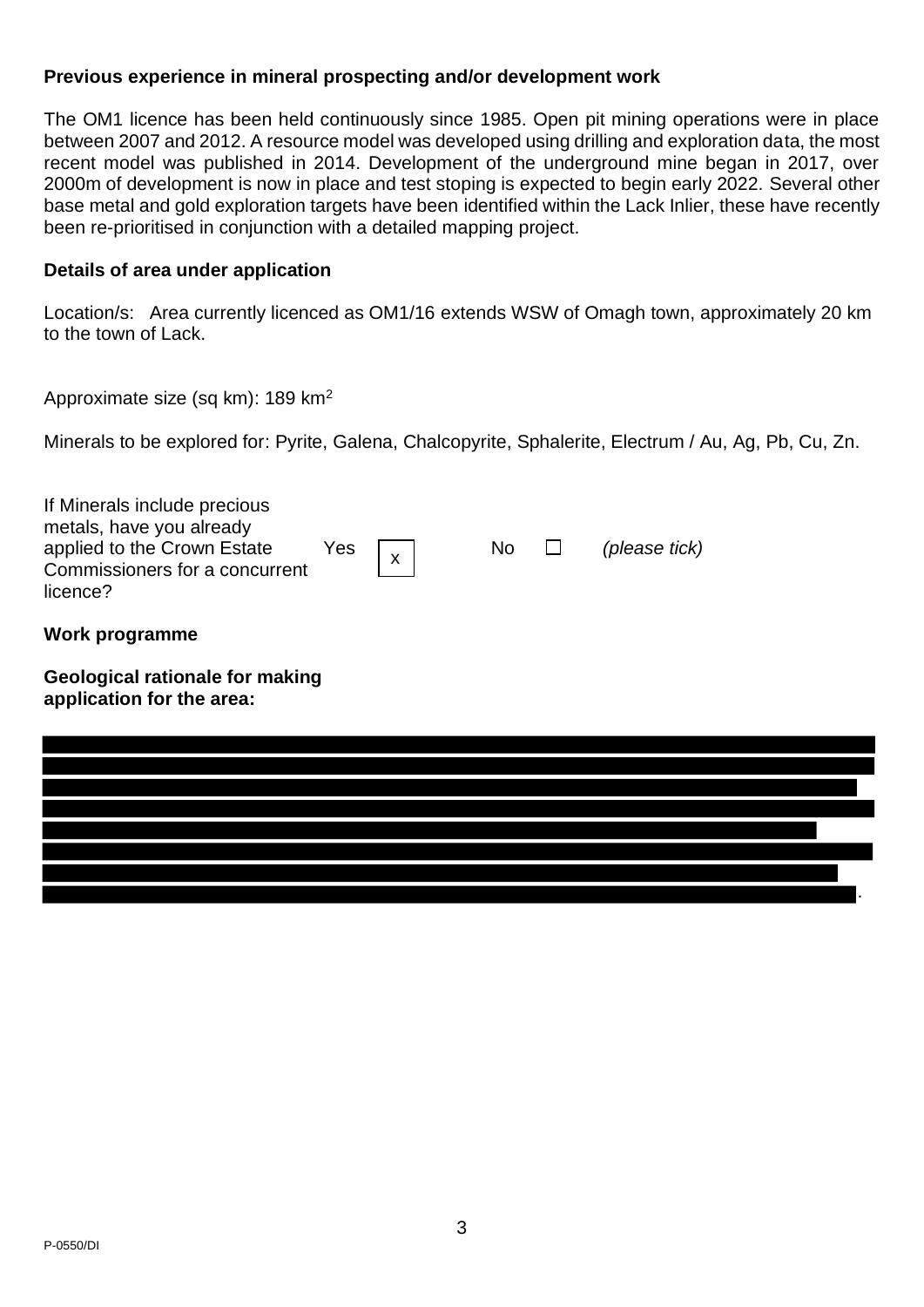**Work programme (Cont'd)**

**Proposed exploration Programme for the area:** 



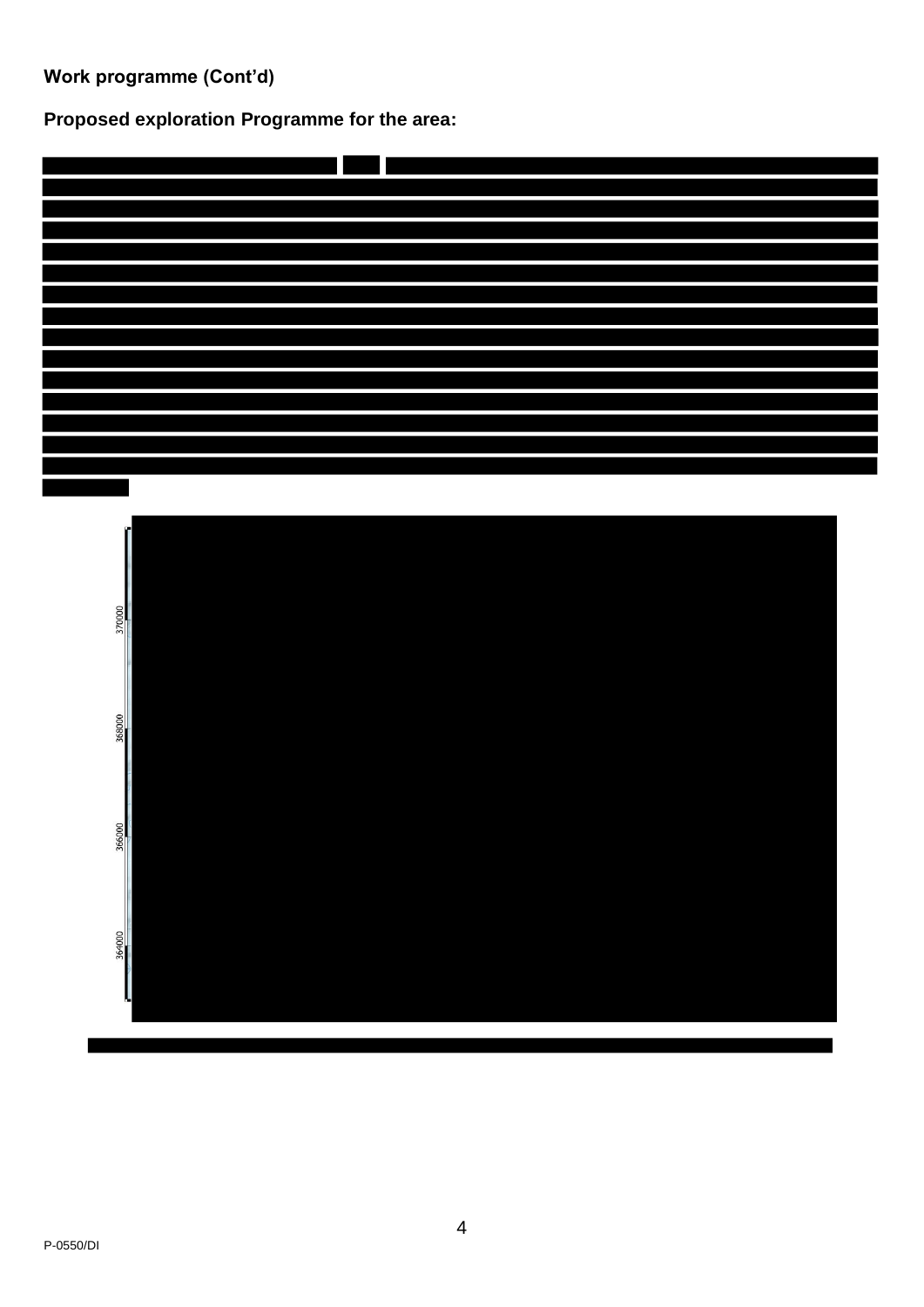#### **Expenditure for proposed work programme**

| Estimated <i>minimum</i> amount<br>which the company intends to<br>spend carrying out:                                 |                                   |           |        |               |
|------------------------------------------------------------------------------------------------------------------------|-----------------------------------|-----------|--------|---------------|
| Year 1 of programme £                                                                                                  |                                   |           |        |               |
| Year 2 of programme $E$                                                                                                |                                   |           |        |               |
| Year 3 of programme £                                                                                                  |                                   |           |        |               |
| Year 4 of programme £                                                                                                  |                                   |           |        |               |
| Year 5 of programme £                                                                                                  |                                   |           |        |               |
| Year 6 of programme £                                                                                                  |                                   |           |        |               |
| Are sufficient funds available<br>now to fund the estimated cost<br>of the work programme?                             | Yes<br>$\boldsymbol{\mathsf{X}}$  | <b>No</b> | $\Box$ | (please tick) |
| If 'Yes' and the audited accounts<br>do not show the funds to be<br>available, please provide<br>details of the source |                                   |           |        |               |
|                                                                                                                        |                                   |           |        |               |
|                                                                                                                        |                                   |           |        |               |
|                                                                                                                        |                                   |           |        |               |
|                                                                                                                        | (continue on page 6 if necessary) |           |        |               |
| If 'No' please provide details of<br>the intended source, and when                                                     |                                   |           |        |               |
| financial arrangements will be<br>completed                                                                            |                                   |           |        |               |
|                                                                                                                        |                                   |           |        |               |
|                                                                                                                        |                                   |           |        |               |
|                                                                                                                        |                                   |           |        |               |

*(continue on page 6 if necessary)*

## **Technical experts who will be involved in prospecting**

#### **Name:**

**Qualifications and experience:** PhD, MSc, B Sc (Hons), FGS and MIMMM. Chief geologist on site. **has been with the Company for over 10 years and is responsible for managing the exploration** work over five current Licence areas, in Northern Ireland and in the Republic of Ireland.